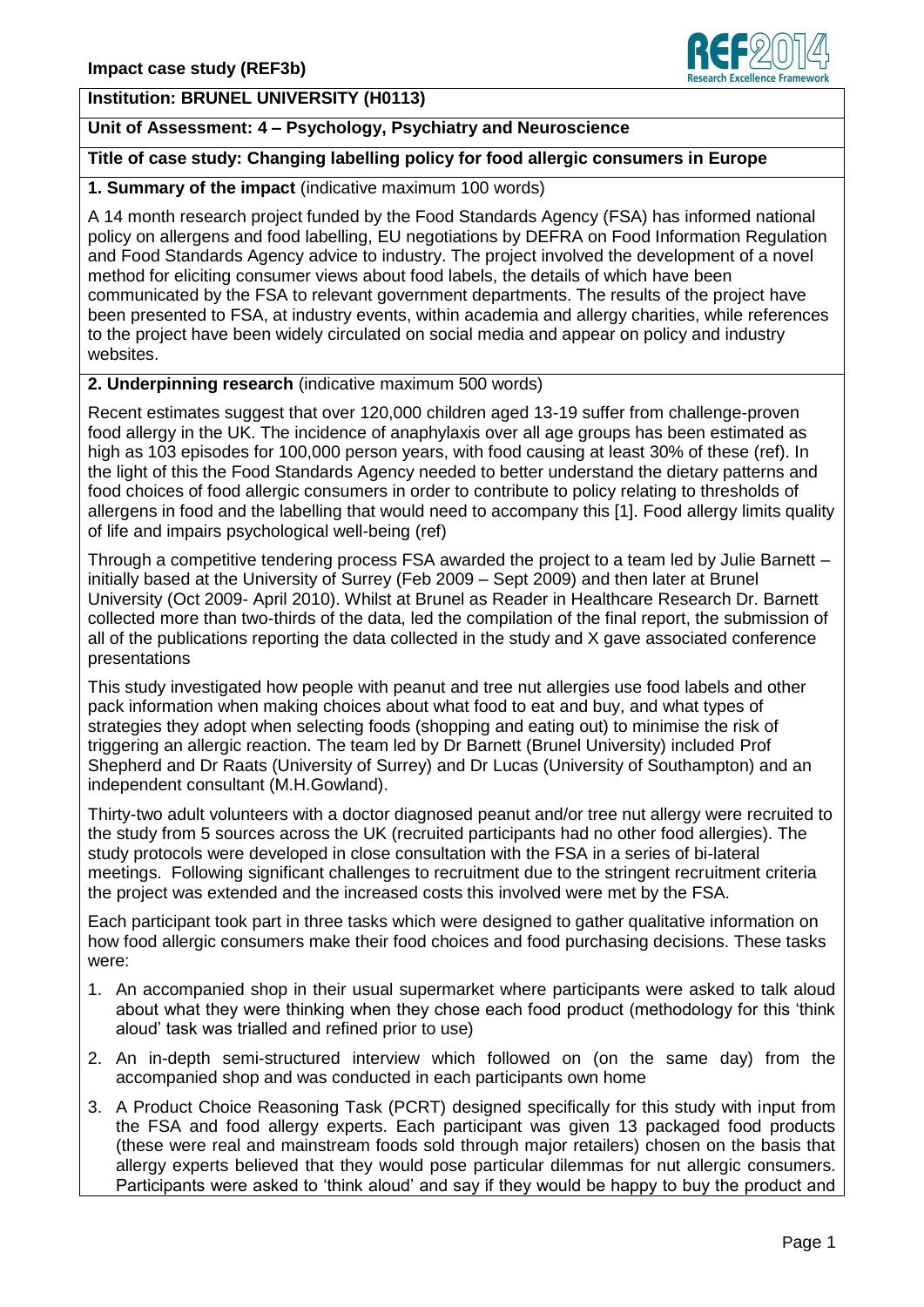

how they reached their decision

Participants used a range of strategies (rules of thumb) to make choices about what foods to eat and buy when food shopping and eating out. These included 1) personal experiences, preferences and sensory judgements (participant based characteristics), 2) product based characteristics, and 3) characteristics of the food producer, including trust accorded to brands and supermarkets

- Food labels were used as well as previous experience of eating a product e.g. particular brand names they trusted more in terms of quality of products and labelling [4, 6].
- Most relied on the allergy advice box over and above the ingredients list. However they did not understand the voluntary nature of allergen advice boxes. Expressed and revealed preferences for ingredients lists or allergy advice boxes did not seem to relate in any systematic way to allergy severity, and absence of an allergy advice box was wrongfully interpreted by many as an indication of absence of allergens. [4, 5]
- Participants had a complex and detailed range of views about 'may contain' labelling. Although many participants chose to respond in consistent ways to may contain labelling, most participants considered that the underlying message of 'may contain' labelling was not credible or desirable, and many discounted the 'may contain' label in their decision making [5].
- Nut allergic individuals tended to adopt an avoidance and communication strategy to manage the risk of triggering an allergic reaction when eating outside the home. Particular problems when eating abroad were identified and translation cards were reported as useful.[2]
- Participants generally asked restaurant staff whether a dish contained nuts or not or asked them to inform the chef they had a nut allergy. The most helpful scenario for eating out in restaurants was when staff were responsive and when the allergic consumer was recognised and known by restaurant staff – many participants reported embarrassment at drawing attention to their allergy in a restaurant setting [2].

**3. References to the research** (indicative maximum of six references)

[1] Competitive research tender - Research Project T07058 <http://www.food.gov.uk/science/research/allergy-research/allergy-labelling/t07058/>

[2] Leftwich, J and Barnett, J., et al., The challenges for nut-allergic consumers of eating out. 2010. Clin. Exp. Allergy, 41: 243-249 <http://dx.doi.org/10.1111/j.1365-2222.2010.03649.x>

[3] Barnett, J., et al., The strategies that peanut and nut-allergic consumers employ to remain safe when travelling abroad. 2012. Clin Transl Allergy. Jul 9: 2(1):12. [http://dx.doi.org/10.1186/2045-](http://dx.doi.org/10.1186/2045-7022-2-12) [7022-2-12](http://dx.doi.org/10.1186/2045-7022-2-12)

[4] Barnett, J., et al., How do peanut and nut-allergic consumers use information on the packaging to avoid allergens? 2011. Allergy. Jul; 66(7):969-78. [http://dx.doi.org/10.1111/j.1398-](http://dx.doi.org/10.1111/j.1398-9995.2011.02563.x) [9995.2011.02563.x](http://dx.doi.org/10.1111/j.1398-9995.2011.02563.x)

[5] Barnett, J., et al., Using 'may contain' labelling to inform food choice: a qualitative study of nut allergic consumers. 2011. BMC Public Health. Sep 26;11:734 [http://dx.doi.org/10.1186/1471-](http://dx.doi.org/10.1186/1471-2458-11-734) [2458-11-734](http://dx.doi.org/10.1186/1471-2458-11-734)

[6] Barnett, J., Vasileiou, K., Gowland, H.M., Raats, M.M.& Lucas, J.S. (2013) Beyond Labelling What Strategies Do Nut Allergic Individuals Employ to Make Food Choices? A Qualitative Study, PlosOne 8(1): e55293.<http://dx.doi/org/10.1371/journal.pone.0055293>

**4. Details of the impact** (indicative maximum 750 words)

### **Impact on Agency policies/policy development/advice:**

This research has had a substantial impact on health and welfare, helping in particular vulnerable patient groups and informing decisions by relevant regulatory bodies and industry. Food Standards Agency says that this project (Source [S] 1) has provided them with 'a wealth of new information' [S2] regarding how nut allergic consumers use the food label and other information to inform their decision making and about what the issues are for them when eating out. This was identified as a contribution to the evidence used by Defra in conducting EU level negotiations. This research has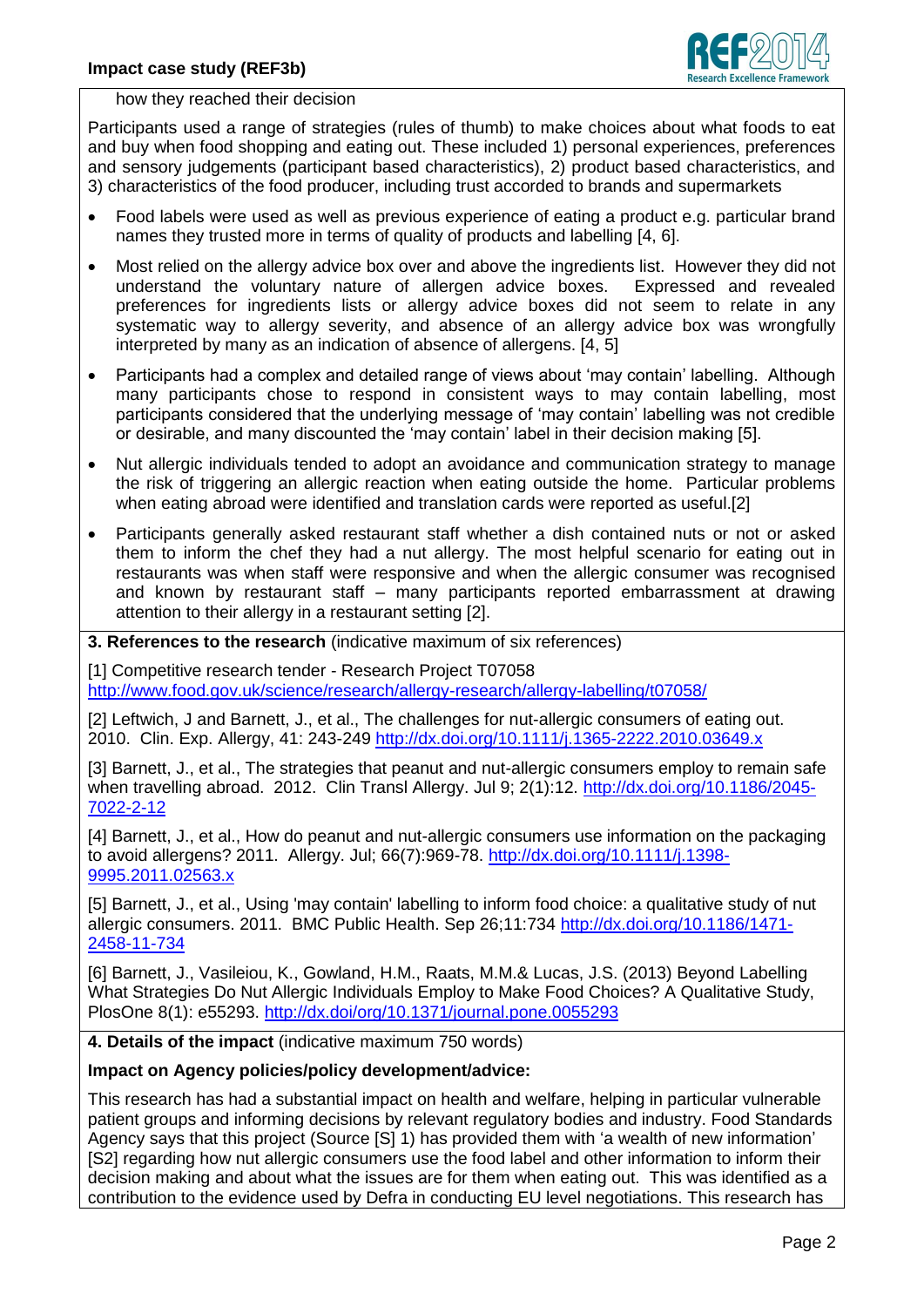

also had impact on public policy and services. Sue Hattersley, Head of Food Allergy at the FSA, said: 'This research shows the importance of clear allergy labelling on food products' [S3]. This evidence informed the development of regulations that will affect the practice of all food manufacturers and retailers as well as the purchasing practices of nut allergic consumers. Specifically, in the FSA summary of the project, sent to all delegates in of the Food Allergy and Intolerance Research Programme Review meeting (November 2012)[S2], the FSA states that:

- 1. They regard the methodology developed in the shopping basket task as novel and say that this method is likely to inform future research on consumer decision making in relation to pre-packed food. Accordingly, they have shared details of this methodology with other relevant Government Departments
- 2. The findings have informed work to develop management thresholds/action levels for cross-contamination of pre-packed foods with allergenic foods – the research has informed the Agency's thinking further regarding the likely need to try and move away from the phrase 'may contain' if and when such thresholds are rolled out because of the preconceptions regarding interpretation of the phrase in addition to many disregarding it entirely.
- 3. The work has been used to inform EU negotiations on the new Food Information Regulation (FIR). The findings of the research were shared with DEFRA who are leading on the UK negotiations on the FIR, highlighting the need to ensure consumers are pointed towards the ingredients list as the primary source of allergen information because other information (e.g. the allergy advice box) is not always present. The FIR (now published) [S4] has included a requirement for allergens to be in highlighted text in the ingredients list so this should help to address this issue.
- 4. The work has been used to inform EU negotiations on the new Food Information Regulation (FIR). The findings of the research were shared with DEFRA who are leading on the UK negotiations on the FIR, highlighting the need to ensure consumers are pointed towards the ingredients list as the primary source of allergen information because other information (e.g. the allergy advice box) is not always present. The FIR (now published) has included a requirement for allergens to be in highlighted text in the ingredients list so this should help to address this issue.
- 5. The results of the 'eating out' part of the research will inform the Agency's guidance to UK industry regarding provision of allergen information for foods sold non-prepacked which is a new requirement of the FIR.
- 6. The finding that many nut allergic consumers refer to the allergy advice box as the first point of allergen information has informed the Agency's correspondence with industry where we now specifically emphasise the importance of manufacturers ensuring that the allergy advice box matches the ingredients list as regards allergens present.

In an open meeting of Northern Ireland Food Advisory Committee (July 2011) the research was summarized as providing [S5] 'insight into consumer views about all aspects of food choice, labelling, and most particularly around "may contain" type labelling. It has helped the [FSA} Agency to have a better understanding of the patterns of food consumption by groups of food allergic consumers. This information is being used to inform Agency dietary advice to consumers with nut allergies and to input into ongoing European discussions on the Food Information Regulation'. Hazel Gowland, Food advisor to the Anaphylaxis Campaign, notes how the research has 'helped her campaign for easily visible understandable labels, improved information provision and better allergen controls in catering, general food allergy awareness among food handlers and clarifying the needs of food allergic people travelling. I feel more authentic and evidence-endorsed in the messages I am communicating' [S6]. Policy debate has been moved forward by the research evidence in this case. Findings appeared in the FSA survey protocol on advisory labelling [S7]. Barnett presented this work at TO7 Programme reviews for the FSA in 2010, 2011 and 2012 and as an invited speaker at the Anaphylaxis Campaign Corporate Conference (2011) [S8]. The research programme is cited by the FSA in their research specification for future research as an example of research 'informative in drafting tender documents and the conduct of proposed research' [S9] Findings of the study were reported in the leading online trade journals